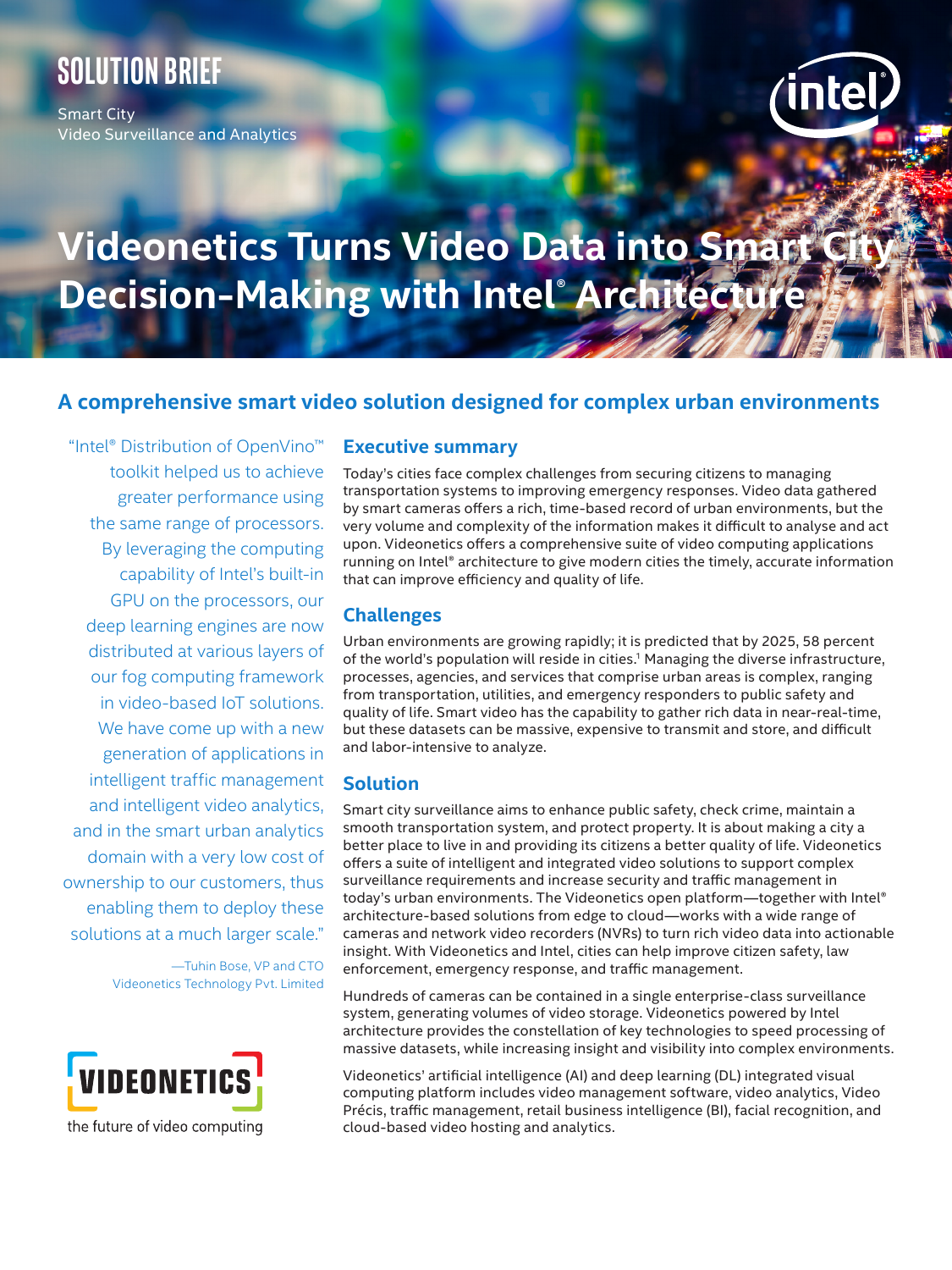Based on Videonetics' development of their Artificial Intelligence and Deep Learning Visual Computing Platform\*, the AI and DL framework automatically detects various types of patterns, features, intrinsics, objects, and events from the ocean of video data via a continual, supervised, automatic, self-learning mechanism. This allows users to draw conclusions about a particular behavior or situation and inform decision-making.

Drawing on a rich portfolio of intellectual property (IP), Videonetics' AI and DL framework can be seamlessly integrated into smart city infrastructure to meet the demands of a rapidly urbanizing population, enhancing security, safety, and quality of life. This state-of-the-art solution can make sense of the data being generated and transform it into predictive intelligence—thus supporting the transition from a smart city to an "intelligent city."

## **Key features**

#### *Intelligent video management software*

#### **Open architecture**

Videonetics' enterprise-class Intelligent Video Management Software (IVMS) is a hierarchical, distributed, modularly constructed, and well-engineered system for intelligent video surveillance spanning multiple sites.

This flexible, adaptable platform is designed to meet the requirements of existing workflows and diverse environments, whether single- or multi-site and single- or multi-server. The open architecture supports more choice of hardware and software to work with both legacy and new systems and equipment.

- Operating systems: Linux\*, Unix\*, Windows\*, Mac\*, and Android\*
- Databases: MySQL\*, Oracle, SQL Server\*, and PostgreSQL DBMS
- Browsers: Firefox\*, Chrome\*, Safari\*, and Microsoft Internet Explorer\* (IE\*)
- Cameras: All ONVIF-compliant IP cameras and encoders, and numerous non-ONVIF cameras and encoders (a list of supported cameras and encoders is available on request)

#### **Smart load balancing**

IVMS architecture is a true n + zero solution with built-in load balancing, ensuring all field cameras are always distributed among available servers. This eliminates the need for additional server hardware to counter recording or server failures.

#### **Operating system independent**

Built on open architecture principles to help ensure that the software is independent of any OS framework. The software can be deployed on Windows, Linux, and Mac OS for both server and client applications.

#### **Open source or enterprise-class DBMS**

Can be used with any open source DBMS (e.g., MySQL) or enterprise-class DBMS (e.g., MSSQL). High-availability mode is supported for enterprise-class DBMS.

#### **Multilevel distributed storage**

Local server storage space is used as a backup for NAS or SAN storage to ensure failsafe recording even when the main storage is unserviceable. When available, video data is transferred to the main storage, freeing local storage capacity. Recorded video is categorised as normal, critical, and eventbased with snapshot views and visual categorisation to simplify analysis of enormous video datasets.

#### **Integrated video content analytics**

Videonetics Video Analytics framework is pre-integrated with IVMS that supports both server-based and edge analytics for Multiple Camera Multiple Applications (MCMA) using advanced multithreading processing.

#### **Cloud aggregation**

Live and recorded video streams, events, and alerts originating from each IVMS site in multi-site deployments can be aggregated across cloud locations or at remote data centres.

#### **System dashboard**

This feature exhibits actionable information on the status and health of all critical system components and their parameters, allowing users to make proactive and preventive decisions.

#### **Database backup**

Automatic, periodic backup of the database using a database backup application.

#### **User management**

In addition to rights and privileges assigned to users, it's possible in IVMS to restrict access to a specific camera or group of cameras to a user or group of users. IVMS allows twoway communication between operators and console import.

#### **Alarm management tool**

Unified alarm handling framework enables instant viewing of alerts and events from external hardware or the video analytics server on the live view panel. There are dedicated viewing panels for current events, hot-listed events, etc.

## **Intel® Vision Products**

integrate advanced software and hardware to capture complex, dynamic visual content from the edge to the cloud, with exceptional richness and accuracy. By delivering data processing flexibility at the edge—both in cameras and on-premise servers—as well as scalability in the cloud, these solutions are driving next-generation artificial intelligence and analytics, and enabling powerful deep learning inferencing capabilities across various industries.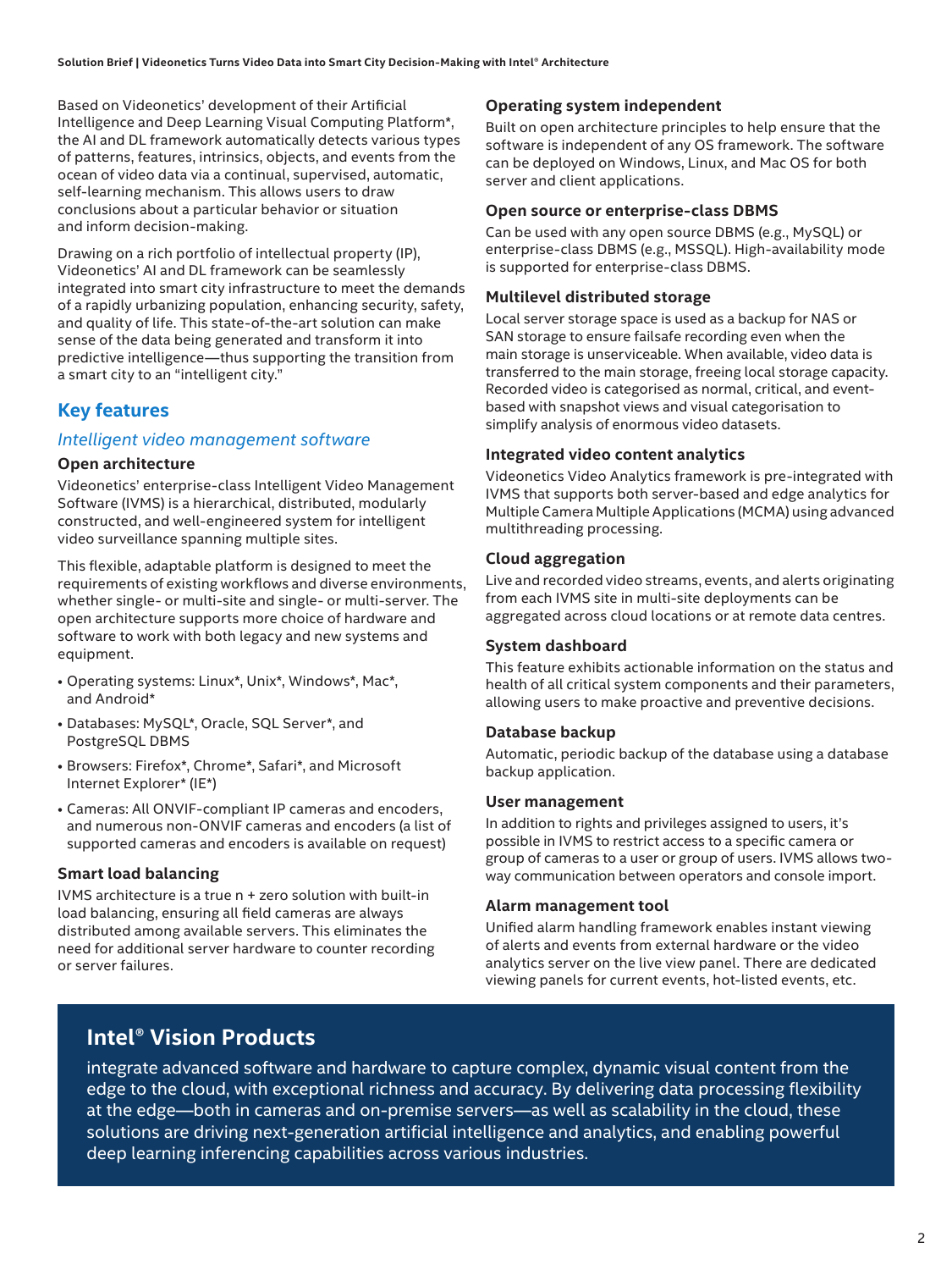## **Solution offerings**

#### **Intelligent Video Analytics and Smart Urban Video Analytics**

Videonetics adds sense to surveillance by automatically analysing and extracting meaningful and actionable information from enormous amounts of digital video data. Based on a rich set of video analytics engines developed inhouse, Videonetics' different solutions have been successfully applied in diverse security and surveillance applications, including traffic, crowd, and people management, parking, building, retail, and critical infrastructure/object management. Introduction of an indigenously conceptualised and developed Deep Learning (DL) framework not only improves the performances of the existing analytics, but also paves the way for many new security and surveillance applications.

Moreover, incorporation of the DL framework results in true semantic analysis of the video data compared to syntactical analysis of the existing analytics. These improved and new surveillance applications are cost-effective and offer low carbon footprints. Especially developed and extensively fieldtested for rugged Indian environments, the solution supports both server-based and edge analytics architecture and offers unprecedented scalability, scene adaptability, and flexible, automatic alert generation.

Analytics are accelerated by the Intel® Movidius™ Myriad™ X VPU, an Intel® Vision Accelerator Design product providing power-efficient, deep neural network inference for fast, accurate video analytics. Intel Movidius Myriad X VPUs are capable of operating on customisable complex networks and network layers with high compute and ultra-low power consumption, and can scale—simply by adding VPUs—while retaining their core efficiency.

#### **Video Précis**

Videonetics' Video Précis technology is designed to accelerate accurate searches for sparse events and scenes in large video archives. The technology condenses meaningful activity in a scene in an overlapping time scale, allowing users to quickly glance through hours of activity in just a few minutes. This allows fast review of hundreds of events and identification of important clues.

Video Précis can also be integrated with Videonetics' intelligent video analytics, supporting the application of relevant filter criteria.

#### **Video + Analytics on cloud (VOC)**

Video + Analytics on cloud (VOC) is a cloud-enabled, realtime, subscription-based service enabling video surveillance with BYOD or leased hardware. It offers 24/7 secure access to records, as well as convenient viewing, storing, retrieving, and sharing of recorded clips. It can be seamlessly integrated with automation controls and other such value-add services for enhanced security.

The solution supports remote monitoring and automated alerts to authorised personnel.

#### **VConnect\***

Videonetics VConnect\* is a unified central video monitoring software that enables remote monitoring of cameras connected to multiple autonomous video management systems (VMS) deployed at geographically dispersed locations from a central control room (CCR).



Videonetics' video analytics on cloud running on Intel® processor-based servers simplifies access to video records and data

## **More smart city solutions from Videonetics**

#### **Intelligent Traffic Management System**

Videonetics' Intelligent Traffic Management System is specially designed and architected to replace tedious manual processes used to track, regulate, and analyse vehicle movement on roads, and to enforce traffic rules to safeguard citizens and property. It acts as a true decision support system for traffic planners and traffic law enforcement agencies. The system is integrated with Videonetics' IVMS and video analytics in a unified, monolithic system architecture, so that video surveillance and traffic monitoring services complement each other.

Smart city use cases include intelligent traffic monitoring, law enforcement, speed detection, parking management, vehicle entry, and exit management. The customisable software platform has been developed specifically to suit urban traffic conditions and unique license plate patterns.

- ITMS suite of applications consisting of automatic numberplate recognition (ANPR), red light vehicle detection, and speed violation detection automatically identify all moving vehicles in a scene by license plate numbers
- Information (such as colour, silhouette, and watermarked/ encrypted snapshots of vehicles) is stored in an event log database
- Sends out alerts without requiring a person to be physically present at the scene
- Can be easily integrated with other Videonetics' technologies, such as virtual loops for the Vehicle Actuated Traffic Signal Control System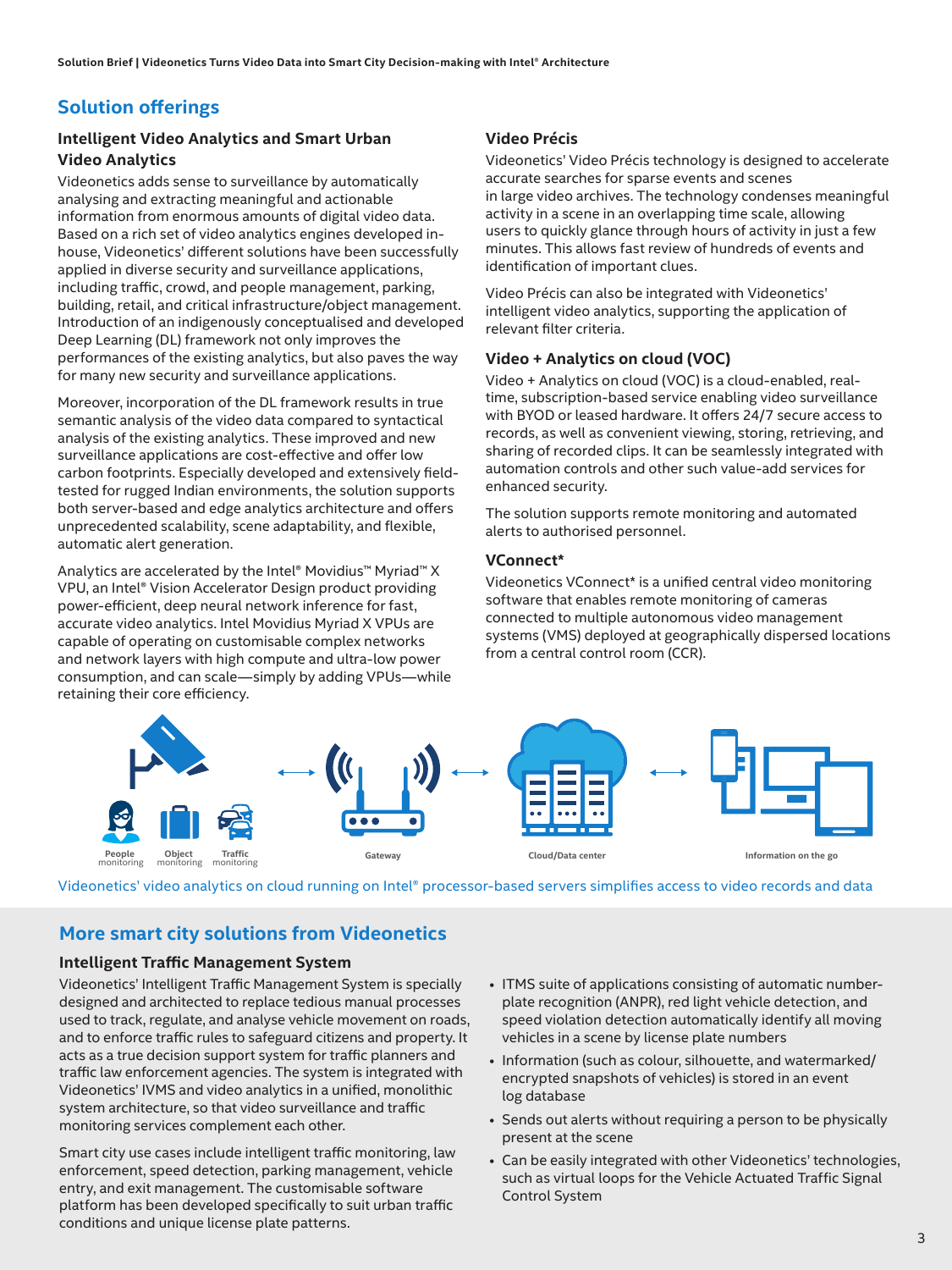| <b>KEY FEATURES</b>                             |                                                                                                                                                                                                                                                                                                                                                                                                                                                                                                                                                                                                                                                                                                                                                                                                                                                                                                                                                                                                                                                                                                                                                                                                                                                                                                                                                  |
|-------------------------------------------------|--------------------------------------------------------------------------------------------------------------------------------------------------------------------------------------------------------------------------------------------------------------------------------------------------------------------------------------------------------------------------------------------------------------------------------------------------------------------------------------------------------------------------------------------------------------------------------------------------------------------------------------------------------------------------------------------------------------------------------------------------------------------------------------------------------------------------------------------------------------------------------------------------------------------------------------------------------------------------------------------------------------------------------------------------------------------------------------------------------------------------------------------------------------------------------------------------------------------------------------------------------------------------------------------------------------------------------------------------|
| Video analytics/<br>Smart urban video analytics | • Enables multiple intelligent video applications from a single video channel<br>• Advanced multi-threading processing provides the ability to support Multiple Camera Multiple<br>Applications (MCMA) in which multiple video channels support multiple applications available<br>in the suite<br>• Unique algorithm analyzes a video sequence, detects moving objects in the sequence, and<br>identifies and classifies human and inanimate/non-human moving objects<br>• Smart urban video analytics provide unique applications of graffiti and vandalism detection,<br>garbage and litter detection, crowd anomaly detection, traffic monitoring, etc.<br>• Video analytics algorithms are uniquely tailored to work with different cameras, sensors,<br>and lighting conditions<br>• Automatic dispatch system alerts operators and users instantly through email and SMS<br>• Field-tested in a wide range of environmental and lighting conditions, including high<br>population density<br>• Customised to meet challenging infrastructure and fluctuating environmental conditions in<br>urban environments                                                                                                                                                                                                                            |
| <b>Facial detection and recognition</b>         | • Supports JPEG, JPEG 2000, RAW RGB, YUV, PNG, BMP, PPM, and PGM<br>• Captures faces from the live video stream in any video format (MJPEG, MPEG4, H.264, etc.)<br>• Camera-agnostic; works with any IP camera with at least D1 resolution size of video.<br>For analog cameras, the system easily integrates with an encoder to do the face recognition<br>at the server<br>. Fine-tuned assessment of variations in facial expressions, luminance, pose, etc.<br>• Highly accurate facial recognition independent of any resolution, 640 × 480 or higher<br>• Fast processing of new faces—takes no more than 0.01 second to train that face using a<br>single core Intel® processor<br>• Reduces training time by training only new faces entered into database<br>• Once trained, the facial feature database is separate from the face image database in order to<br>protect it from potential corruption or tampering of images<br>• Beard, moustache, and other changeable face features influence face recognition quality.<br>When frequent face changes are typical for an individual, the database marks the images with<br>an identical ID.<br>• The face database can be integrated with the personal history database, including name, age,<br>sex, date of birth, address, unique identification number, employment history, etc. |
| <b>Video Précis</b>                             | • Deploy in stand-alone mode or as an integral part of Videonetics Enterprise VMS*<br>• No limitation in the number of cameras<br>• Operating system-independent (supports Linux*, Windows*, Unix*, and Mac*)<br>• Online and offline modes<br>• Watermarking and encryption<br>• Instantaneous results<br>• Low computation and no inherent server requirement<br>• Save in time, money, and manpower                                                                                                                                                                                                                                                                                                                                                                                                                                                                                                                                                                                                                                                                                                                                                                                                                                                                                                                                           |
| Video + Analytics on cloud (VOC)                | • Supports cloud hosting<br>• Supports common operating systems (Windows, Linux, Android, IOS*, Java*/Windows)<br>· Seamless integration through APIs, REST, XML, SOAP, OSGI, etc.<br>• Extensively tested platform<br>• Deployment-ready with minimal development<br>• Device manufacturer and protocol agnostic<br>• Supports ONVIF and IP standards<br>• Supports video compressions: H.264/MPEG4/MJPEG<br>• Supports camera/devices from multiple vendors<br>• Broadband gateway integration                                                                                                                                                                                                                                                                                                                                                                                                                                                                                                                                                                                                                                                                                                                                                                                                                                                 |